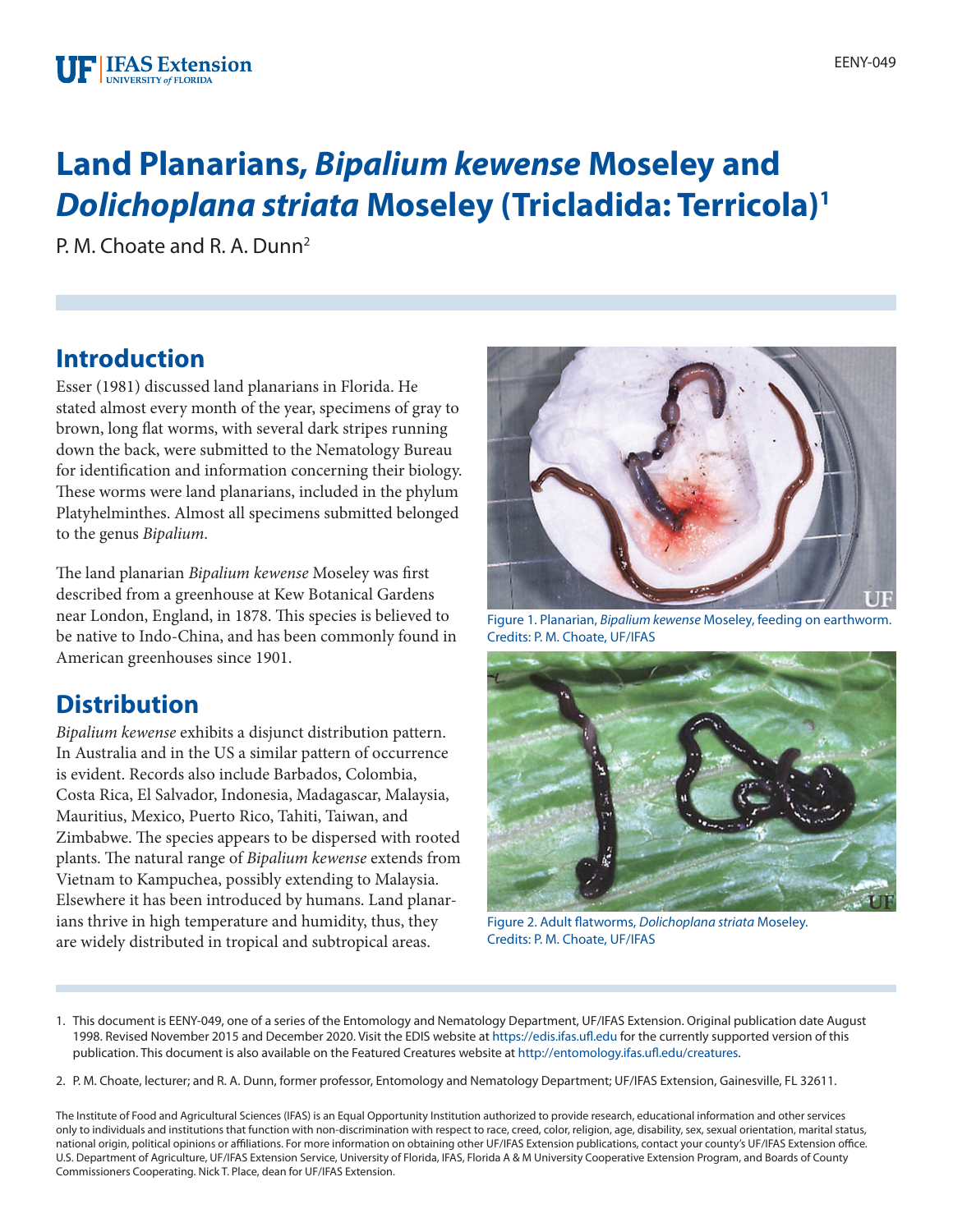They have been detected in natural habitats in Florida, Louisiana, and most recently in California, Georgia, North and South Carolina, and Texas. They have been reported in greenhouses in Alabama, California, Georgia, Illinois, Kentucky, Massachusetts, Mississippi, New Jersey, New York, North Carolina, Ohio, Oklahoma, South Carolina, and Tennessee. Land planarians had not previously been detected in mountain or desert areas. However, in October 2003, a sample of land planarians was brought to the Cochise County, Arizona, Cooperative Extension Service office for identification. Cochise County is a high desert (4000 ft+) grassland area between the Chihuahuan and Sonoran deserts (J. Gay, personal communication). This species is spreading northward along the Atlantic Coast and is able to endure freezing when in protected sites such as under boards (Hyman 1940).

It is unknown whether a September 2004 discovery in an outdoor habitat in Massachusetts indicates an established population or a temporary one that will die off during the winter (L. Novak, personal communication). In May 2005, they were reported from Nashua, New Hampshire (McClarin 2005). In April 2006, at least one specimen was reported from Novato (northern), California (Guinard 2006).

The widespread occurrence of land planarians is a result of horticultural practices and dispersion of potted plants in commerce. In tropical and subtropical areas, once planarians establish themselves in a greenhouse, they disperse to the adjacent environment.

# **Description**

Land planarians are soft, bilaterally symmetric, acoelomate, dorsally-ventrally flattened worms, measuring 3 to 50 cm long by 0.2 to 0.5 cm wide. They lack a respiratory and circulatory system, a skeleton, and an anus. The heads of many land planarians are expanded lunate or tapered to a blunt point. Eyespots may be present on the head. Colors of Florida species range from greenish-gray to brown with dark narrow stripes on the dorsal side. A mouth, which also serves as an anus, is present near the mid-body on the ventral surface. A protruding muscular plicate pharynx serves as a feeding organ and is attached to a threebranched intestine. The space between organs is filled with parenchyma (the functional parts of an organ). Circular and longitudinal muscles are present. A cerebral ganglion serves as a brain, innervating a ladder-shaped nervous system. Excretion of fluid wastes is accomplished with a primitive proto-nephridial system (Esser 1981).

Hyman (1943) described *Dolichoplana striata* Moseley: "Length up to 120mm. Form very elongated and flattened. Ground color yellowish brown with 6 longitudinal dark stripes, paired median, lateral, and marginal. Median stripes are very narrow and may be absent in young specimens. Lateral stripes are very conspicuous, black, sharply defined, beginning at level of eyes and continuing to posterior tip. Marginal stripes are less dark, diffuse, ill defined, fading away posteriorly. Creeping sole white, bordered on each side by diffuse pigmentation."

*Bipalium kewense* is recognized by its pale color, dorsal dark median line, dark patch in neck region, and expanded lunate head. This species may attain lengths of up to 30 cm (Chandler 1974).

### **Life History Reproduction and Development**

Reproduction principally ensues by fragmentation at the posterior end. Lateral margins pinch in about 1 cm from the tail tip. Severance occurs when the posterior fragment adheres to the substrate and the parent worm pulls away. The posterior fragment is immediately motile, and within seven to 10 days a lightly pigmented head begins to form. One to two fragments are released each month.

Bright red eggs are deposited in 0.6 to 9.7 cm cocoons. Within 24 hours the cocoons turn black. Planarians emerge in approximately 21 days.

#### **Habitat**

Because land planarians are photo-negative during daylight hours and require high humidity, they prefer dark, cool, moist areas under objects, such as rocks, logs, in debris, or under shrubs, and on the soil surface following heavy rains. Land planarians are also found in caves, but are rare in rural sites. Movement and feeding occur at night. High humidity is essential to survival. They can survive desiccation only if water loss does not exceed 45 percent of their body weight. Land planarians are most abundant in spring and fall.

Dundee and Dundee (1963) reported *Bipalium kewense* as being plentiful enough in New Orleans to be used as demonstration material in zoology classes.

#### **Locomotion**

Land planarians glide smoothly on the substrate by the action of powerful, closely spaced cilia in a special medial ventral strip (creeping sole), on a thin coat of mucus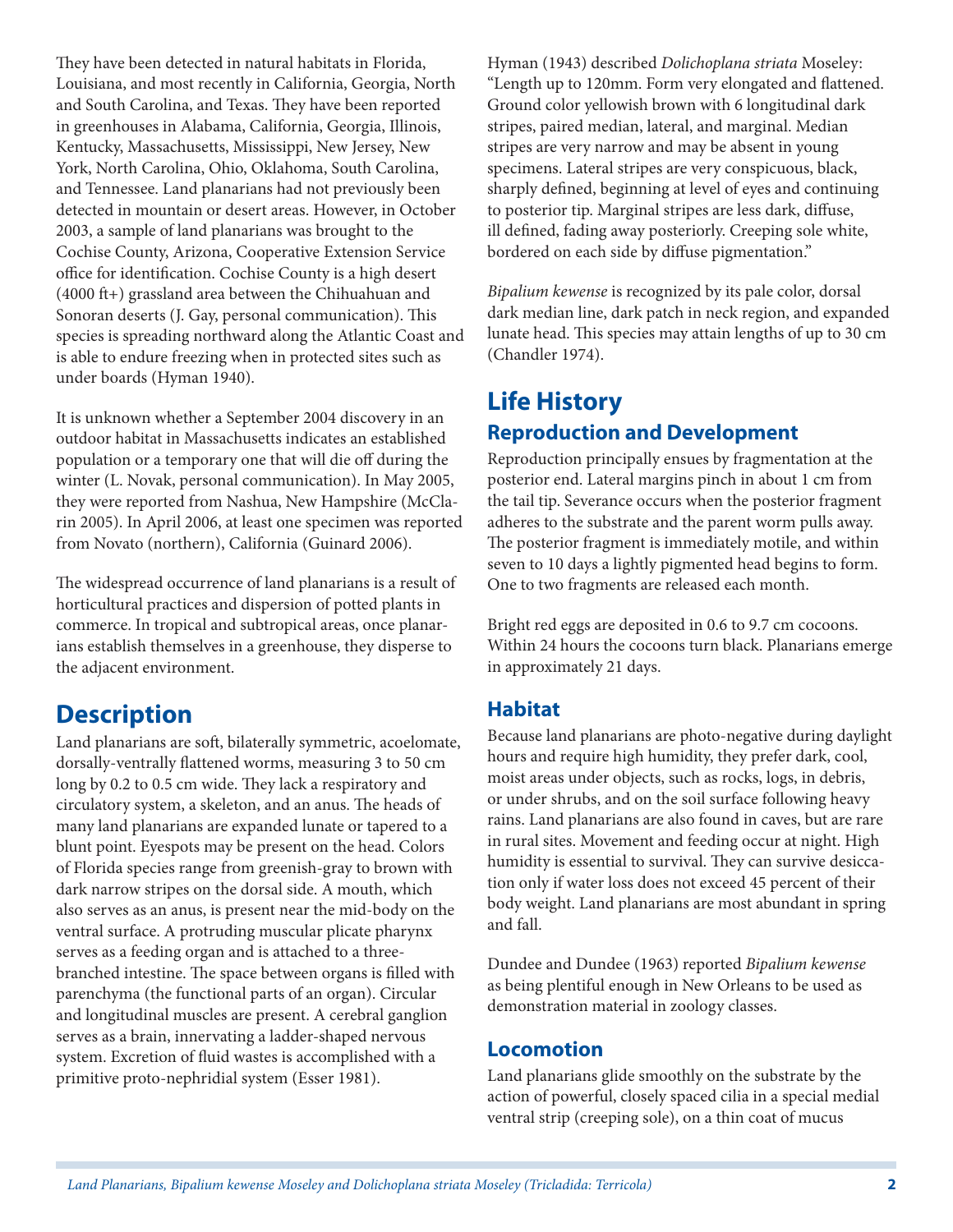secreted by glands opening into the creeping sole. Land planarians that migrate on plants or objects sometimes regain the ground by lowering themselves down by a string of mucus.

### **Nutrition**

Land planarians devour earthworms, slugs, insect larvae, and each other. Prey are located by chemoreceptors located in a single ciliated pit under the head or in a ciliated ventral groove. Struggling prey are held to the substrate and entangled in slimy secretions from the planarian. The pharynx is protruded from the mouth and into the prey. Food is reduced to small particles prior to entering the gastrovascular cavity. The food particles are taken by epithelial cells in amoeboid fashion and formed into food vacuoles. Planarians store food in digestive epithelium and can survive many weeks by shrinking slowly in size without feeding. They can utilize their own tissues, such as reproductive tissue, for food when reserves are exhausted.



Figure 3. Planarian (A) attacking earthworm (B). (From Esser 1981). Credits: Phyllis Habeck, FDACS-DPI

### **Planarian Predators**

Other animals rarely devour land planarians, since surface secretions appear distasteful, if not toxic. Protozoans, including flagellates, ciliates, sporozoans, and nematodes have been detected in land planarians. Because of their cannibalistic habit, land planarians may be their own worst enemy.

### **Economic Importance**

Planarians are voracious predators of earthworms, and two species, *Bipalium kewense* and *Dolichoplana striata* Moseley, have been reported as nuisances in the southern United States in earthworm rearing beds (Hyman 1954; Dunn personal observation 1997). Two additional flatworm species, *Artioposthia triangulata* and *Geoplana sanguinea*, were accidentally imported to Ireland and England. They were reported as being capable of eradicating entire earthworm populations on farms. In greenhouses, although some collectors believe the flatworms might damage plants, they are considered harmless.

### **Survey and Detection**

In daylight look for flatworms (sometimes with expanded heads) under rocks and logs where cool, damp areas exist. Slime trails are telltale evidence of land planarians, but might also indicate slugs or snails. In worm beds, look for land planarians attached to earthworms by mucus membranes.

# **Disease Transmission**

None reported.

### **Management**

None reported.

# **Selected References**

Boag B, Evans KA, Yeates GW, Johns PM, Neilson R. 1995. Assessment of the global potential of the predatory land planarian *Artioposthia triangulata* (Dendy) (Tricladida: Terricola) from ecoclimatic data. New Zealand Journal of Zoology 22: 311–318.

Buchsbaum R. 1948. Animals without backbones. University of Chicago Press. 405 p.

Chandler CM. 1974. The land planarian *Bipalium kewense* Moseley in middle Tennessee. Journal of the Tennessee Academy of Science 49: 128–129.

Cole ME. 1969. A record of the occurrence of the exotic land planarian, *Bipalium kewense*, in Calloway County, Kentucky. Transactions of the Kentucky Academy of Science 30: 71.

Connella JV, Stern DH. 1969. Land planarians: Sexuality and occurrence. Transactions of the American Microscopical Society, 88: 309–310.

Daly J, Matthews HM. 1982. Effect of weight and temperature upon oxygen consumption of the land planarian *Bipalium kewense*. Physiological Zoology 55: 148–154.

Dundee DS, Dundee HA. 1963. Observations on the land planarian *Bipalium kewense* Moseley in the Gulf Coast. Systematic Zoology 12: 36–37.

Edwards CA, Lofty JR. 1972. Biology of earthworms. Chapman and Hall Limited, London. 283 p.